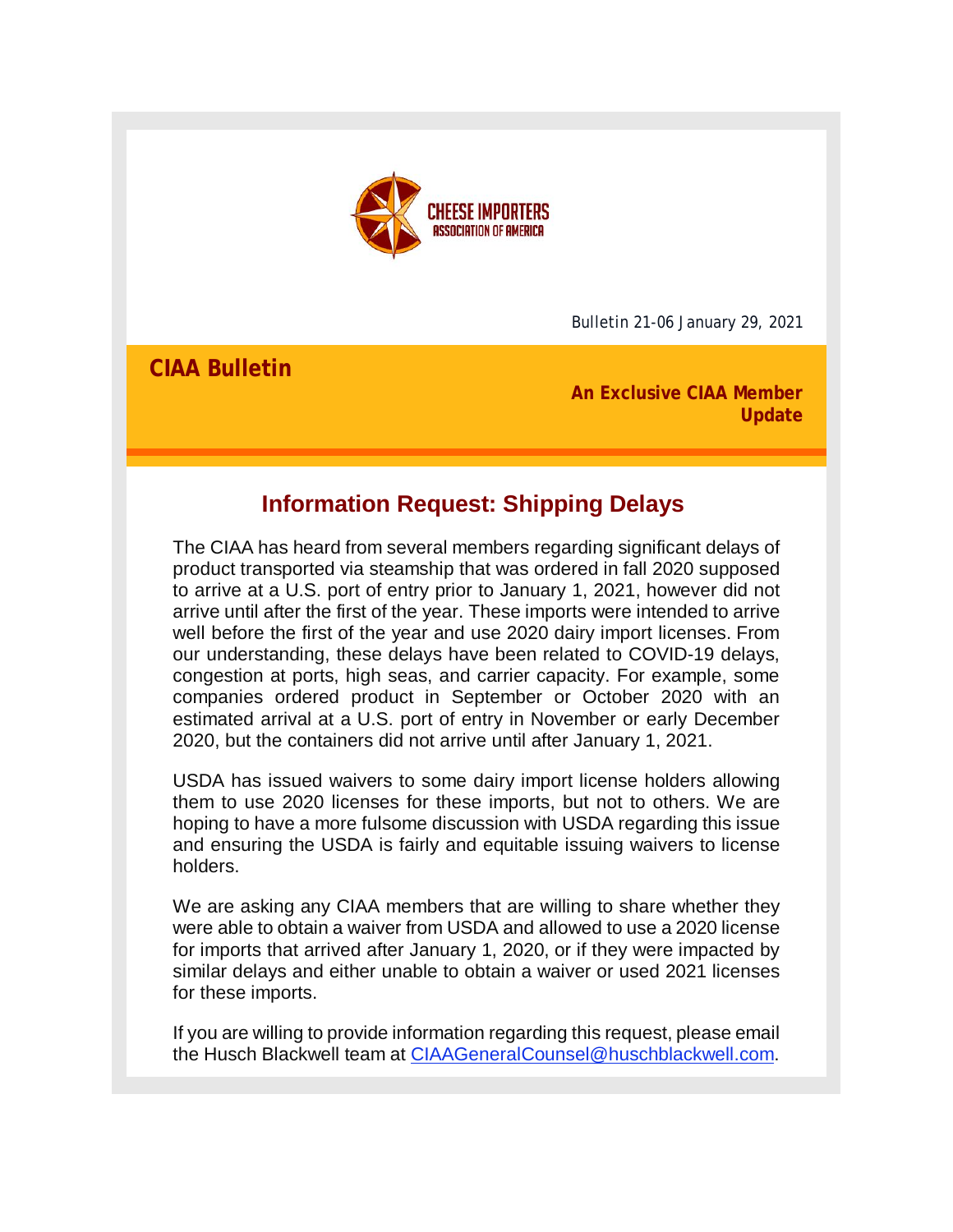When information is shared with USDA, it will be anonymized, and no company specific information will be provided.

\_\_\_\_\_\_\_\_\_\_\_\_\_\_\_\_\_\_\_\_\_\_\_\_\_\_\_\_\_\_\_\_\_\_\_\_\_\_\_\_\_\_\_\_\_\_\_\_\_\_\_\_\_\_\_\_\_\_\_\_\_\_\_\_\_\_

Cheese Importers Association of America

Daniel Schnyder President email: president@theciaa.org phone: 202-547-0899

#### **INDUSTRY DATES TO REMEMBER**

# **MARCH 1, 2021 (approximately)**

FAS issues final notice of calendar year 2021 licenses to licensees.

# **March 15, 2021**

The license fee for each license issued is due and payable in full no later than March 15 of the year for which the license is issued. Licenses issued after March 15 of any quota year are payable in full no later than 10 days from the date of issuance. Fee payments are payable to the Treasurer of the United States and shall be made solely utilizing the electronic software designated for the purpose by the Licensing Authority.

# **JULY 1, 2021**

Last day for an exporting country that is not designating importers for calendar year 2021 to notify FAS.

# **AUGUST 31, 2021**

Last day to enter dairy products into U.S. Customs territory that may be used to qualify and establish eligibility for a calendar year 2021 license.

#### **SEPTEMBER 1, 2021**

First day of license eligibility period for next quota year-plus one. Example: entries made on or after September 1, 2021 can be used to establish eligibility for a license for calendar year 2022.

#### **SEPTEMBER 1, 2021**

Last date to request globalization of a calendar year 2020 license. First transmission date for applications for reallocated license amounts for calendar year 2020. First transmission date for all applications for calendar year 2021licenses.

#### **SEPTEMBER 15, 2021**

(no exceptions!) Last transmission date for licensees applying for reallocated license amounts for calendar year 2021.

# **OCTOBER 1, 2021**

(no exceptions!) Last transmission date for licensees to surrender all or the unused portion of their calendar year 2021 licenses.

#### **OCTOBER 15, 2021**